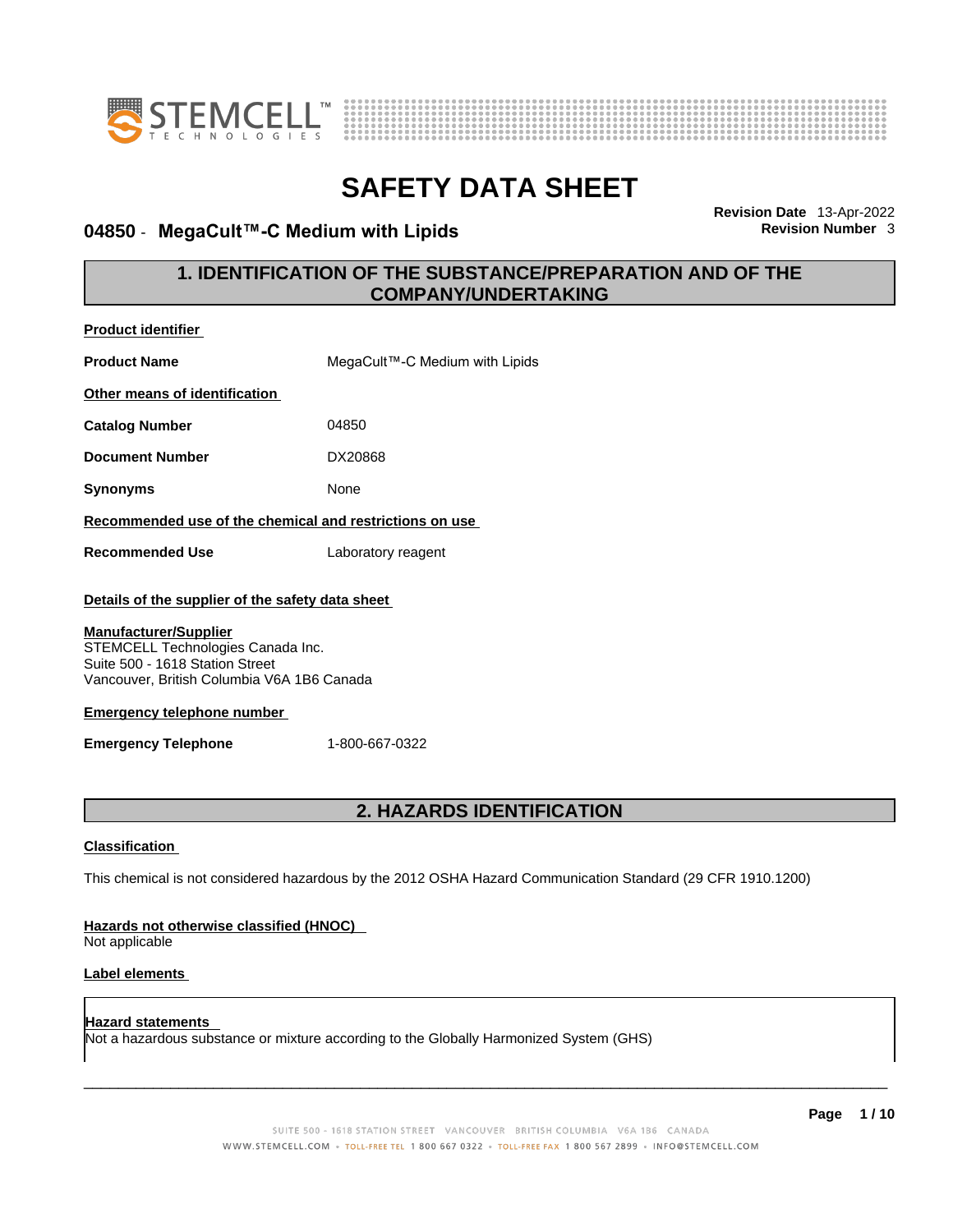



\_\_\_\_\_\_\_\_\_\_\_\_\_\_\_\_\_\_\_\_\_\_\_\_\_\_\_\_\_\_\_\_\_\_\_\_\_\_\_\_\_\_\_\_\_\_\_\_\_\_\_\_\_\_\_\_\_\_\_\_\_\_\_\_\_\_\_\_\_\_\_\_\_\_\_\_\_\_\_\_\_\_\_\_\_\_\_\_\_\_\_\_\_ **Revision Date** 13-Apr-2022 **04850** - **MegaCult™-C Medium with Lipids Revision Number** 3

The product contains no substances which at their given concentration, are considered to be hazardous to health.

**Appearance** Clear **Physical state** Liquid

**Odor** No data available

**Other Information**  Not applicable

#### **Unknown acute toxicity** 0 % of the mixture consists of ingredient(s) of unknown toxicity

0 % of the mixture consists of ingredient(s) of unknown acute oral toxicity

0 % of the mixture consists of ingredient(s) of unknown acute dermal toxicity

0 % of the mixture consists of ingredient(s) of unknown acute inhalation toxicity (gas)

0 % of the mixture consists of ingredient(s) of unknown acute inhalation toxicity (vapor)

0 % of the mixture consists of ingredient(s) of unknown acute inhalation toxicity (dust/mist)

### **3. COMPOSITION/INFORMATION ON INGREDIENTS**

### **Substance**

Not applicable.

#### **Mixture**

Not a hazardous substance or mixture according to the Globally Harmonized System (GHS)

\*The exact percentage (concentration) of composition has been withheld as a trade secret.

### **4. FIRST AID MEASURES**

### **Description of first aid measures**

| <b>Inhalation</b>   | Remove to fresh air.                                                                                                    |
|---------------------|-------------------------------------------------------------------------------------------------------------------------|
| Eye contact         | Rinse thoroughly with plenty of water for at least 15 minutes, lifting lower and upper eyelids.<br>Consult a physician. |
| <b>Skin contact</b> | Wash skin with soap and water.                                                                                          |
| Ingestion           | Clean mouth with water and drink afterwards plenty of water.                                                            |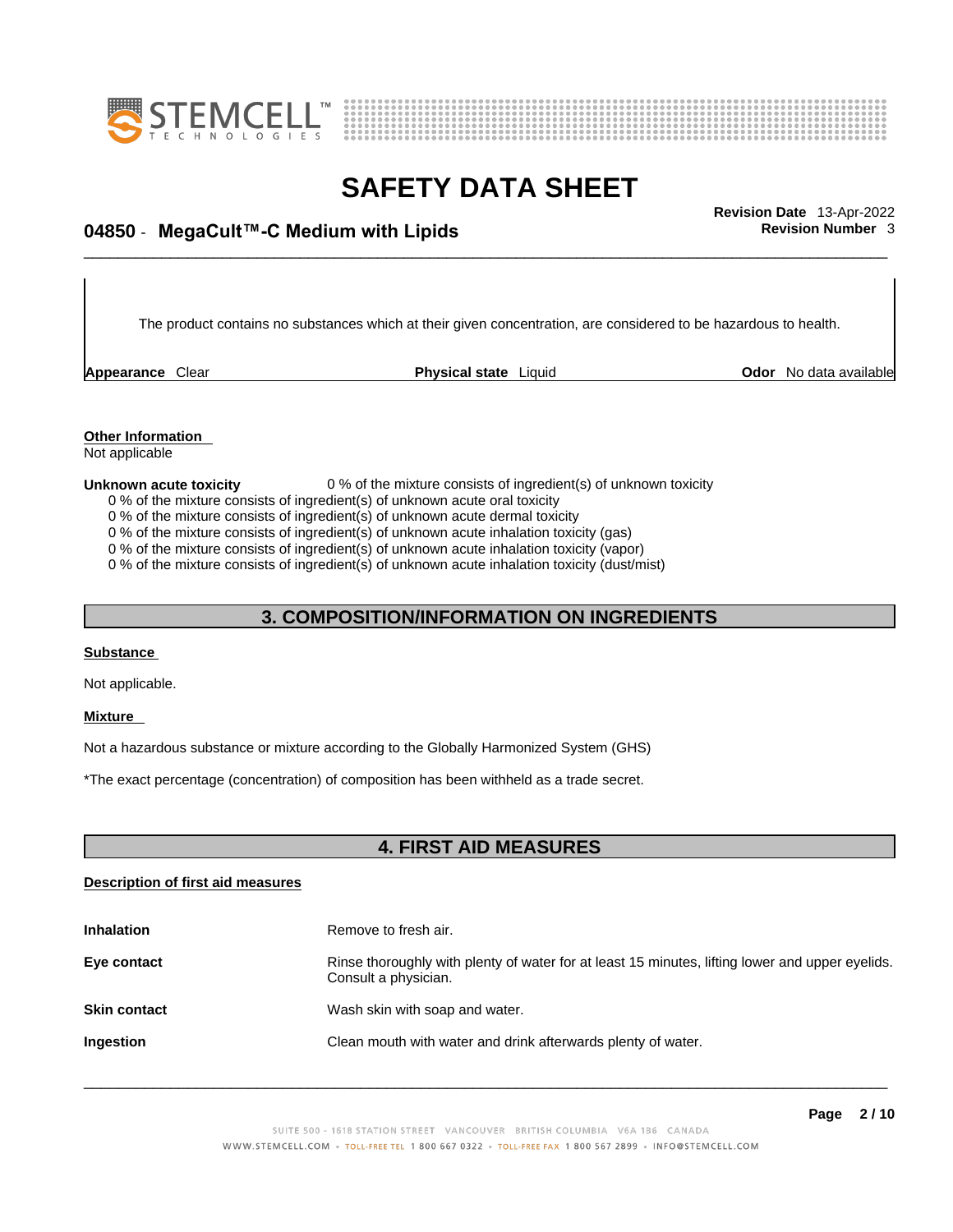



## \_\_\_\_\_\_\_\_\_\_\_\_\_\_\_\_\_\_\_\_\_\_\_\_\_\_\_\_\_\_\_\_\_\_\_\_\_\_\_\_\_\_\_\_\_\_\_\_\_\_\_\_\_\_\_\_\_\_\_\_\_\_\_\_\_\_\_\_\_\_\_\_\_\_\_\_\_\_\_\_\_\_\_\_\_\_\_\_\_\_\_\_\_ **Revision Date** 13-Apr-2022 **04850** - **MegaCult™-C Medium with Lipids Revision Number** 3

| Most important symptoms and effects, both acute and delayed                                                      |                                                                                                                                       |  |
|------------------------------------------------------------------------------------------------------------------|---------------------------------------------------------------------------------------------------------------------------------------|--|
| Symptoms                                                                                                         | No information available.                                                                                                             |  |
|                                                                                                                  | Indication of any immediate medical attention and special treatment needed                                                            |  |
| Note to physicians                                                                                               | Treat symptomatically.                                                                                                                |  |
|                                                                                                                  |                                                                                                                                       |  |
| <b>5. FIRE-FIGHTING MEASURES</b>                                                                                 |                                                                                                                                       |  |
| Suitable Extinguishing Media                                                                                     | Use extinguishing measures that are appropriate to local circumstances and the<br>surrounding environment.                            |  |
| Unsuitable extinguishing media                                                                                   | CAUTION: Use of water spray when fighting fire may be inefficient.                                                                    |  |
| Specific hazards arising from the<br>chemical                                                                    | No information available.                                                                                                             |  |
| <b>Explosion data</b><br><b>Sensitivity to Mechanical Impact None.</b><br><b>Sensitivity to Static Discharge</b> | None.                                                                                                                                 |  |
| Special protective equipment for<br>fire-fighters                                                                | Firefighters should wear self-contained breathing apparatus and full firefighting turnout<br>gear. Use personal protection equipment. |  |

## **6. ACCIDENTAL RELEASE MEASURES**

### **Personal precautions, protective equipment and emergency procedures**

| <b>Personal precautions</b>                          | Ensure adequate ventilation.                                                         |  |
|------------------------------------------------------|--------------------------------------------------------------------------------------|--|
| <b>Environmental precautions</b>                     |                                                                                      |  |
| <b>Environmental precautions</b>                     | See Section 12 for additional Ecological Information.                                |  |
| Methods and material for containment and cleaning up |                                                                                      |  |
| <b>Methods for containment</b>                       | Prevent further leakage or spillage if safe to do so.                                |  |
| Methods for cleaning up                              | Pick up and transfer to properly labeled containers.                                 |  |
| Prevention of secondary hazards                      | Clean contaminated objects and areas thoroughly observing environmental regulations. |  |
|                                                      |                                                                                      |  |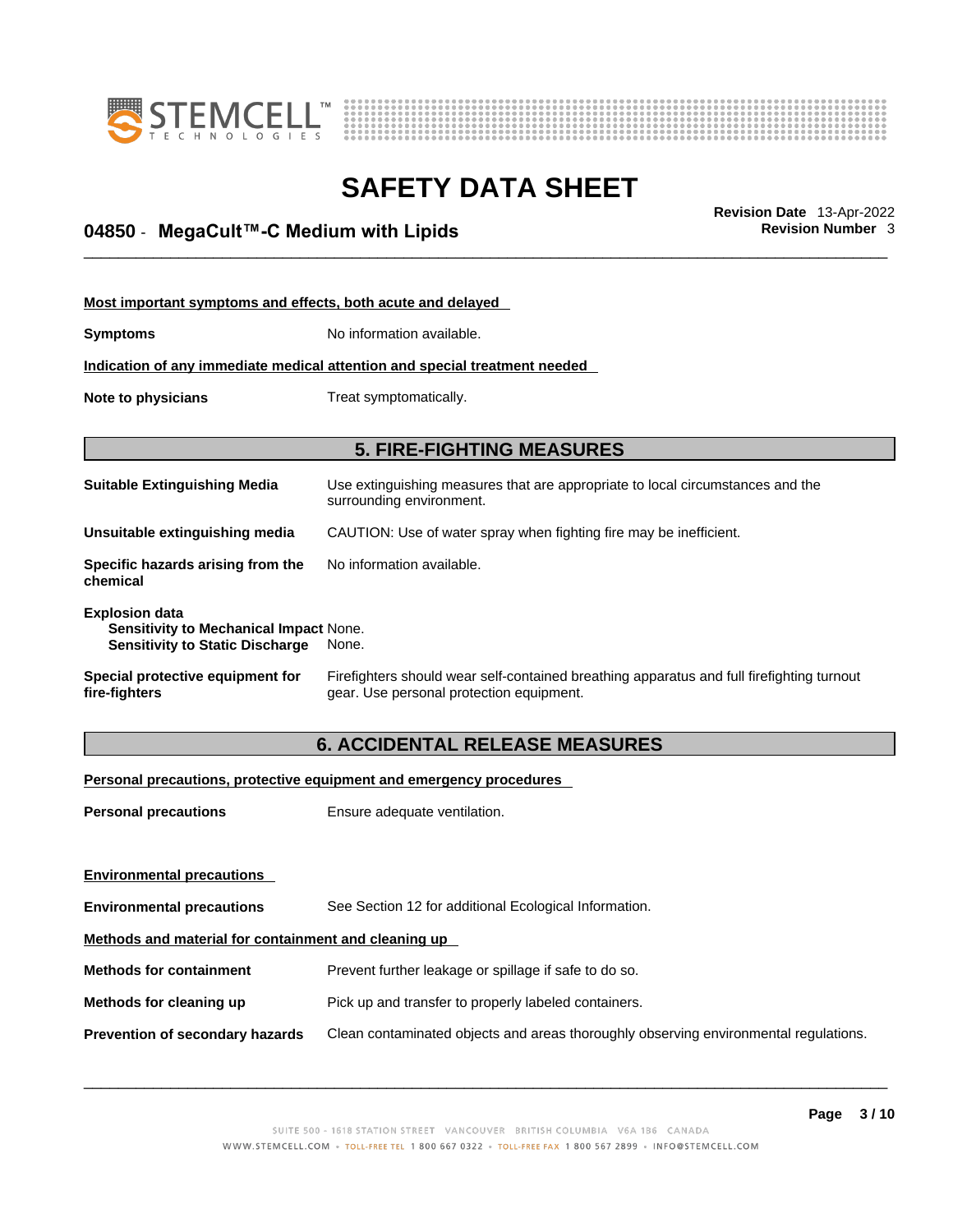



## \_\_\_\_\_\_\_\_\_\_\_\_\_\_\_\_\_\_\_\_\_\_\_\_\_\_\_\_\_\_\_\_\_\_\_\_\_\_\_\_\_\_\_\_\_\_\_\_\_\_\_\_\_\_\_\_\_\_\_\_\_\_\_\_\_\_\_\_\_\_\_\_\_\_\_\_\_\_\_\_\_\_\_\_\_\_\_\_\_\_\_\_\_ **Revision Date** 13-Apr-2022 **04850** - **MegaCult™-C Medium with Lipids Revision Number** 3

|                                                              | 7. HANDLING AND STORAGE                                                                                                                                                                                                                                                                                                                                                                                                            |
|--------------------------------------------------------------|------------------------------------------------------------------------------------------------------------------------------------------------------------------------------------------------------------------------------------------------------------------------------------------------------------------------------------------------------------------------------------------------------------------------------------|
| <b>Precautions for safe handling</b>                         |                                                                                                                                                                                                                                                                                                                                                                                                                                    |
| Advice on safe handling                                      | Handle in accordance with good industrial hygiene and safety practice.                                                                                                                                                                                                                                                                                                                                                             |
| Conditions for safe storage, including any incompatibilities |                                                                                                                                                                                                                                                                                                                                                                                                                                    |
| <b>Storage Conditions</b>                                    | Store in accordance with information listed on the Product Information Sheet (PIS).                                                                                                                                                                                                                                                                                                                                                |
|                                                              | 8. EXPOSURE CONTROLS/PERSONAL PROTECTION                                                                                                                                                                                                                                                                                                                                                                                           |
| <b>Control parameters</b>                                    |                                                                                                                                                                                                                                                                                                                                                                                                                                    |
| <b>Exposure Limits</b>                                       | This product, as supplied, does not contain any hazardous materials with occupational<br>exposure limits established by the region specific regulatory bodies.                                                                                                                                                                                                                                                                     |
| Appropriate engineering controls                             |                                                                                                                                                                                                                                                                                                                                                                                                                                    |
| <b>Engineering controls</b>                                  | <b>Showers</b><br>Eyewash stations<br>Ventilation systems.                                                                                                                                                                                                                                                                                                                                                                         |
|                                                              | Individual protection measures, such as personal protective equipment                                                                                                                                                                                                                                                                                                                                                              |
| <b>Eye/face protection</b>                                   | No special protective equipment required.                                                                                                                                                                                                                                                                                                                                                                                          |
| Skin and body protection                                     | No special protective equipment required.                                                                                                                                                                                                                                                                                                                                                                                          |
| <b>Respiratory protection</b>                                | No protective equipment is needed under normal use conditions. If exposure limits are<br>exceeded or irritation is experienced, ventilation and evacuation may be required.                                                                                                                                                                                                                                                        |
| Other protection                                             | This product contains material derived from human plasma. Donors have been tested and<br>found negative for HIV-1 and -2, hepatitis B, and hepatitis C prior to donation. However, this<br>product should be considered potentially infectious. Use controls and personal protection<br>appropriate for biohazardous infectious materials, as described in: Canadian Biosafety<br>Standards and Guidelines (CBSG), Second Edition. |
| <b>General hygiene considerations</b>                        | Handle in accordance with good industrial hygiene and safety practice.                                                                                                                                                                                                                                                                                                                                                             |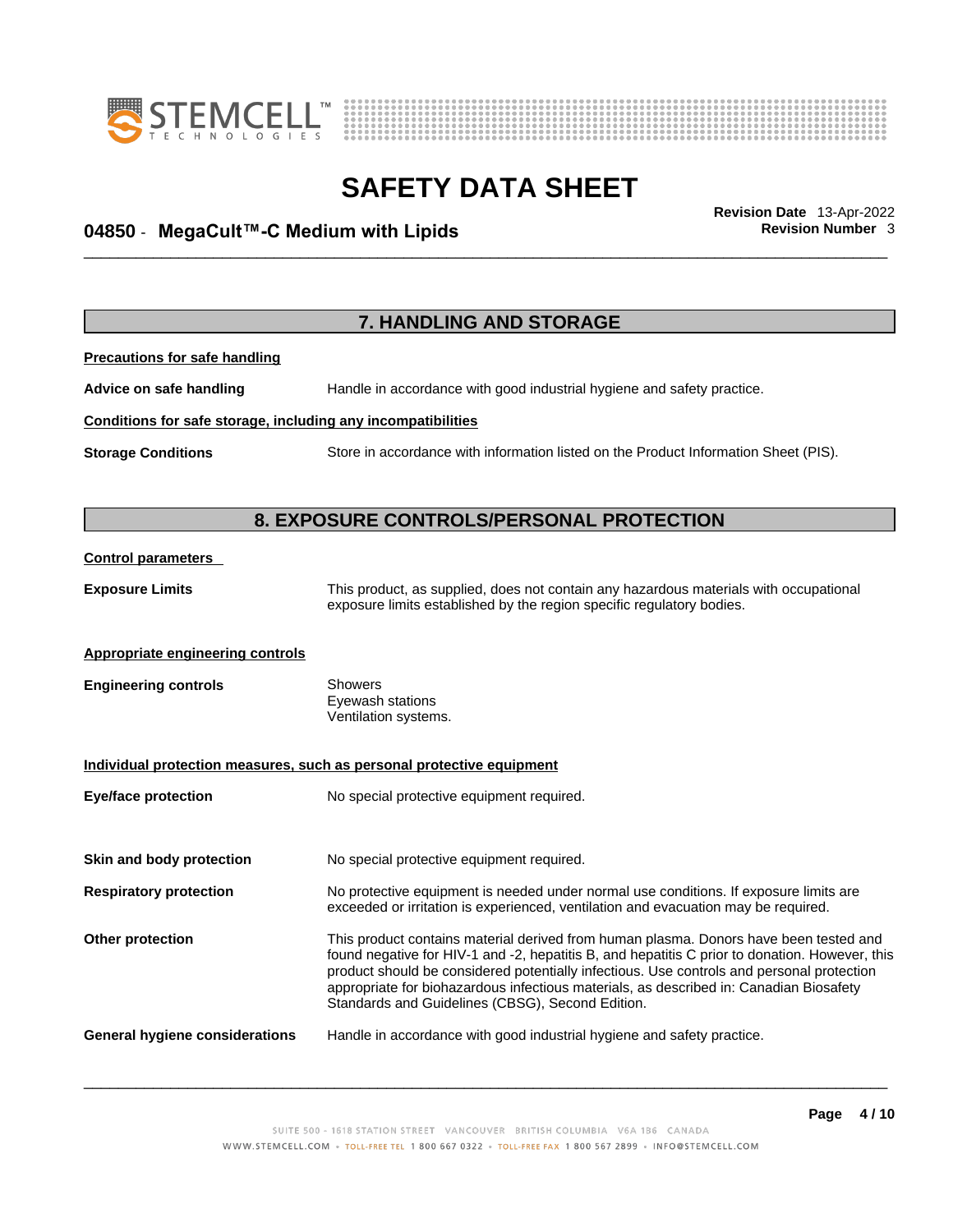



## \_\_\_\_\_\_\_\_\_\_\_\_\_\_\_\_\_\_\_\_\_\_\_\_\_\_\_\_\_\_\_\_\_\_\_\_\_\_\_\_\_\_\_\_\_\_\_\_\_\_\_\_\_\_\_\_\_\_\_\_\_\_\_\_\_\_\_\_\_\_\_\_\_\_\_\_\_\_\_\_\_\_\_\_\_\_\_\_\_\_\_\_\_ **Revision Date** 13-Apr-2022 **04850** - **MegaCult™-C Medium with Lipids Revision Number** 3

## **9. PHYSICAL AND CHEMICAL PROPERTIES**

| Information on basic physical and chemical properties |                          |                  |  |
|-------------------------------------------------------|--------------------------|------------------|--|
| <b>Physical state</b>                                 | Liquid                   |                  |  |
| Appearance                                            | Clear                    |                  |  |
| Color                                                 | red                      |                  |  |
| Odor                                                  | No data available        |                  |  |
| <b>Odor threshold</b>                                 | No data available        |                  |  |
| <b>Property</b>                                       | <b>Values</b>            | Remarks • Method |  |
| рH                                                    | No data available        | None known       |  |
| Melting point / freezing point                        | No data available        | None known       |  |
| Boiling point / boiling range                         | No data available        | None known       |  |
| <b>Flash point</b>                                    | No data available        | None known       |  |
| <b>Evaporation rate</b>                               | No data available        | None known       |  |
| Flammability (solid, gas)                             | No data available        | None known       |  |
| <b>Flammability Limit in Air</b>                      |                          | None known       |  |
| <b>Upper flammability limit:</b>                      | No data available        |                  |  |
| Lower flammability limit:                             | No data available        |                  |  |
| Vapor pressure                                        | No data available        | None known       |  |
| Vapor density                                         | No data available        | None known       |  |
| <b>Relative density</b>                               | No data available        | None known       |  |
| <b>Water solubility</b>                               | No data available        | None known       |  |
| Solubility in other solvents                          | No data available        | None known       |  |
| <b>Partition coefficient</b>                          | No data available        | None known       |  |
| <b>Autoignition temperature</b>                       | No data available        | None known       |  |
| <b>Decomposition temperature</b>                      | No data available        | None known       |  |
| <b>Kinematic viscosity</b>                            | No data available        | None known       |  |
| <b>Dynamic viscosity</b>                              | No data available        | None known       |  |
| <b>Explosive properties</b>                           | No data available        |                  |  |
| <b>Oxidizing properties</b>                           | No information available |                  |  |
| <b>Other Information</b>                              |                          |                  |  |
| <b>Softening point</b>                                | No information available |                  |  |
| <b>Molecular weight</b>                               | No information available |                  |  |
| <b>Molecular formula</b>                              | No information available |                  |  |
| <b>VOC Content (%)</b>                                | No information available |                  |  |
| <b>Liquid Density</b>                                 | No information available |                  |  |
| <b>Bulk density</b>                                   | No information available |                  |  |
| <b>10. STABILITY AND REACTIVITY</b>                   |                          |                  |  |
|                                                       |                          |                  |  |

**Reactivity No information available. Chemical stability** Stable under recommended transport or storage conditions. **Possibility of hazardous reactions** None under normal processing.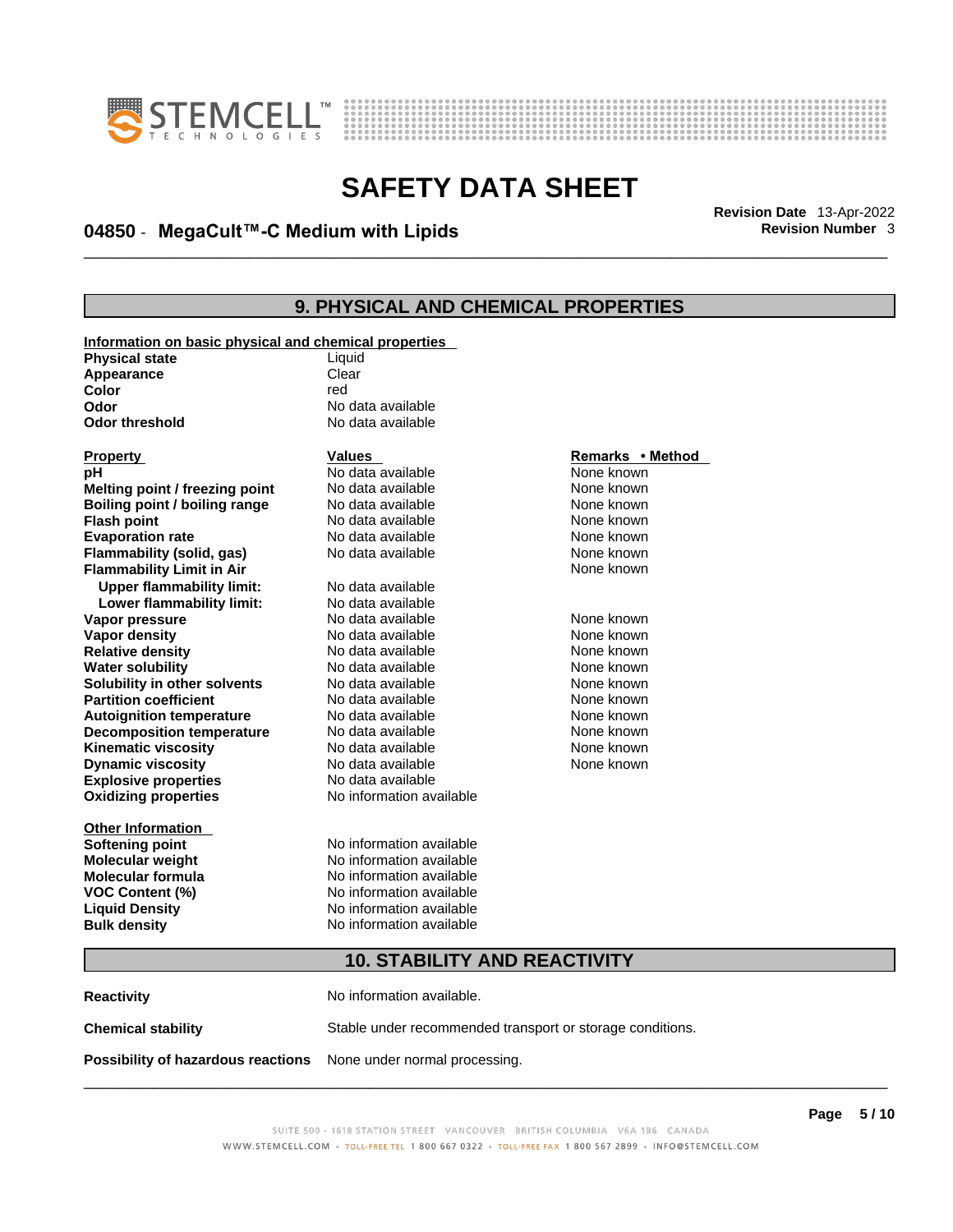



## \_\_\_\_\_\_\_\_\_\_\_\_\_\_\_\_\_\_\_\_\_\_\_\_\_\_\_\_\_\_\_\_\_\_\_\_\_\_\_\_\_\_\_\_\_\_\_\_\_\_\_\_\_\_\_\_\_\_\_\_\_\_\_\_\_\_\_\_\_\_\_\_\_\_\_\_\_\_\_\_\_\_\_\_\_\_\_\_\_\_\_\_\_ **Revision Date** 13-Apr-2022 **04850** - **MegaCult™-C Medium with Lipids Revision Number** 3

| <b>Conditions to avoid</b> | None known based on information supplied. |
|----------------------------|-------------------------------------------|
|----------------------------|-------------------------------------------|

**Incompatible materials** None known based on information supplied.

**Hazardous decomposition products** None known based on information supplied.

### **11. TOXICOLOGICAL INFORMATION**

### **Information on likely routes of exposure**

### **Product Information**

| <b>Inhalation</b>   | Specific test data for the substance or mixture is not available. |
|---------------------|-------------------------------------------------------------------|
| Eye contact         | Specific test data for the substance or mixture is not available. |
| <b>Skin contact</b> | Specific test data for the substance or mixture is not available. |
| Ingestion           | Specific test data for the substance or mixture is not available. |
|                     |                                                                   |

**Symptoms** related to the physical, chemical and toxicological characteristics

**Symptoms** No information available.

**Numerical measures of toxicity**

### **Acute toxicity**

**Unknown acute toxicity** 0 % of the mixture consists of ingredient(s) of unknown toxicity

0 % of the mixture consists of ingredient(s) of unknown acute oral toxicity

0 % of the mixture consists of ingredient(s) of unknown acute dermal toxicity

0 % of the mixture consists of ingredient(s) of unknown acute inhalation toxicity (gas)

0 % of the mixture consists of ingredient(s) of unknown acute inhalation toxicity (vapor)

0 % of the mixture consists of ingredient(s) of unknown acute inhalation toxicity (dust/mist) Product Information

#### **Delayed and immediate effects as well as chronic effects from short and long-term exposure**

| <b>Skin corrosion/irritation</b> | No information available. |
|----------------------------------|---------------------------|
| <b>Product Information</b>       |                           |
|                                  |                           |

## **Serious eye damage/eye irritation** No information available.

Product Information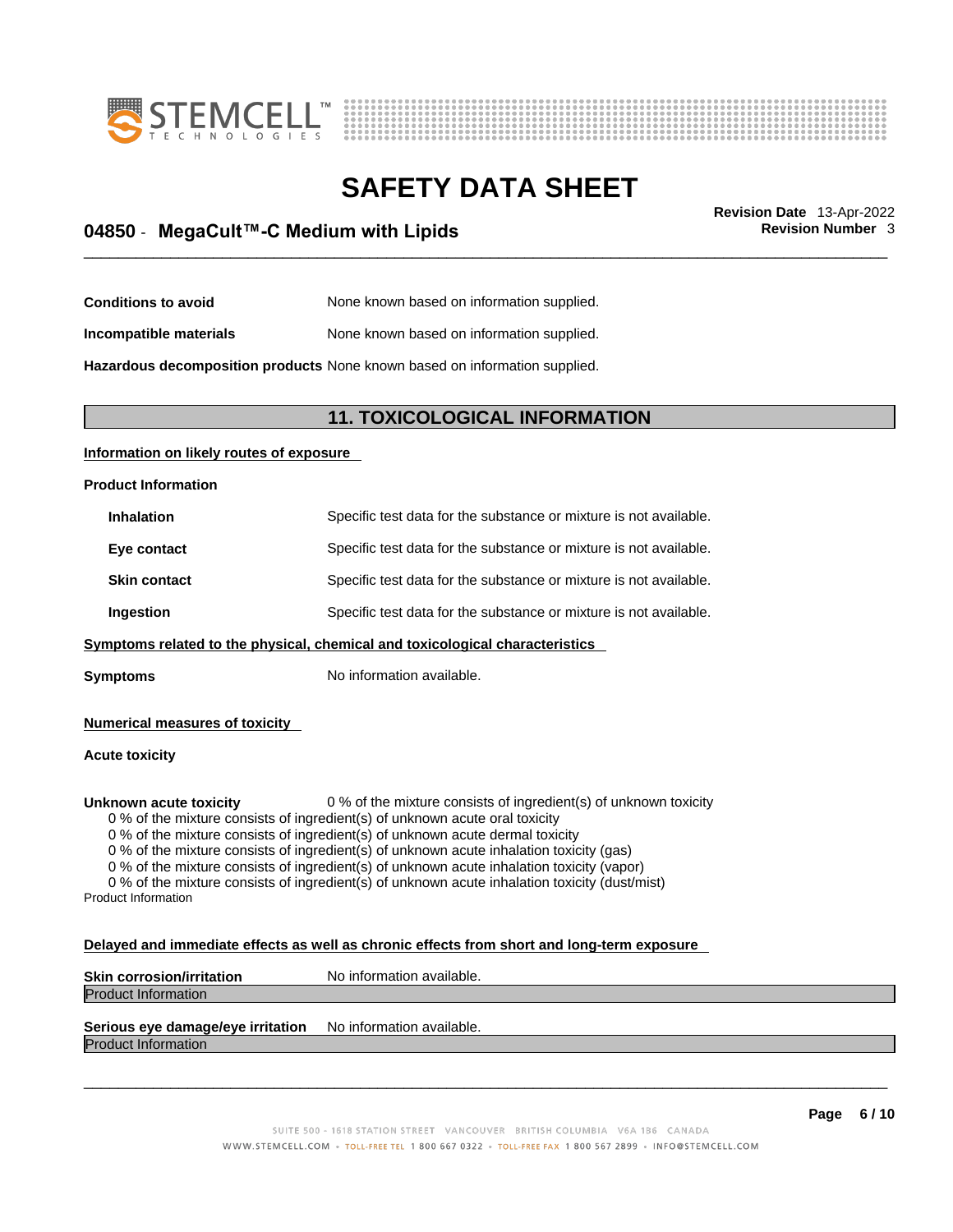



## \_\_\_\_\_\_\_\_\_\_\_\_\_\_\_\_\_\_\_\_\_\_\_\_\_\_\_\_\_\_\_\_\_\_\_\_\_\_\_\_\_\_\_\_\_\_\_\_\_\_\_\_\_\_\_\_\_\_\_\_\_\_\_\_\_\_\_\_\_\_\_\_\_\_\_\_\_\_\_\_\_\_\_\_\_\_\_\_\_\_\_\_\_ **Revision Date** 13-Apr-2022 **04850** - **MegaCult™-C Medium with Lipids Revision Number** 3

**Respiratory or skin sensitization** No information available. Product Information **Germ cell mutagenicity** No information available. Product Information **Carcinogenicity** No information available. **Reproductive toxicity** No information available. Product Information **STOT** - single exposure<br>
No information available. Product Information **STOT** - **repeated exposure** No information available. Product Information **Aspiration hazard** No information available.

## **12. ECOLOGICAL INFORMATION**

| <b>Ecotoxicity</b>            |                                    |
|-------------------------------|------------------------------------|
|                               | <b>Product Information</b>         |
| Persistence and degradability | No information available.          |
| <b>Bioaccumulation</b>        | There is no data for this product. |
| Other adverse effects         | No information available.          |

## **13. DISPOSAL CONSIDERATIONS**

| Waste treatment methods                |                                                                                                                    |
|----------------------------------------|--------------------------------------------------------------------------------------------------------------------|
| Waste from residues/unused<br>products | Dispose of in accordance with local regulations. Dispose of waste in accordance with<br>environmental legislation. |
| Contaminated packaging                 | Do not reuse empty containers.                                                                                     |
| <b>US EPA Waste Number</b>             | U044                                                                                                               |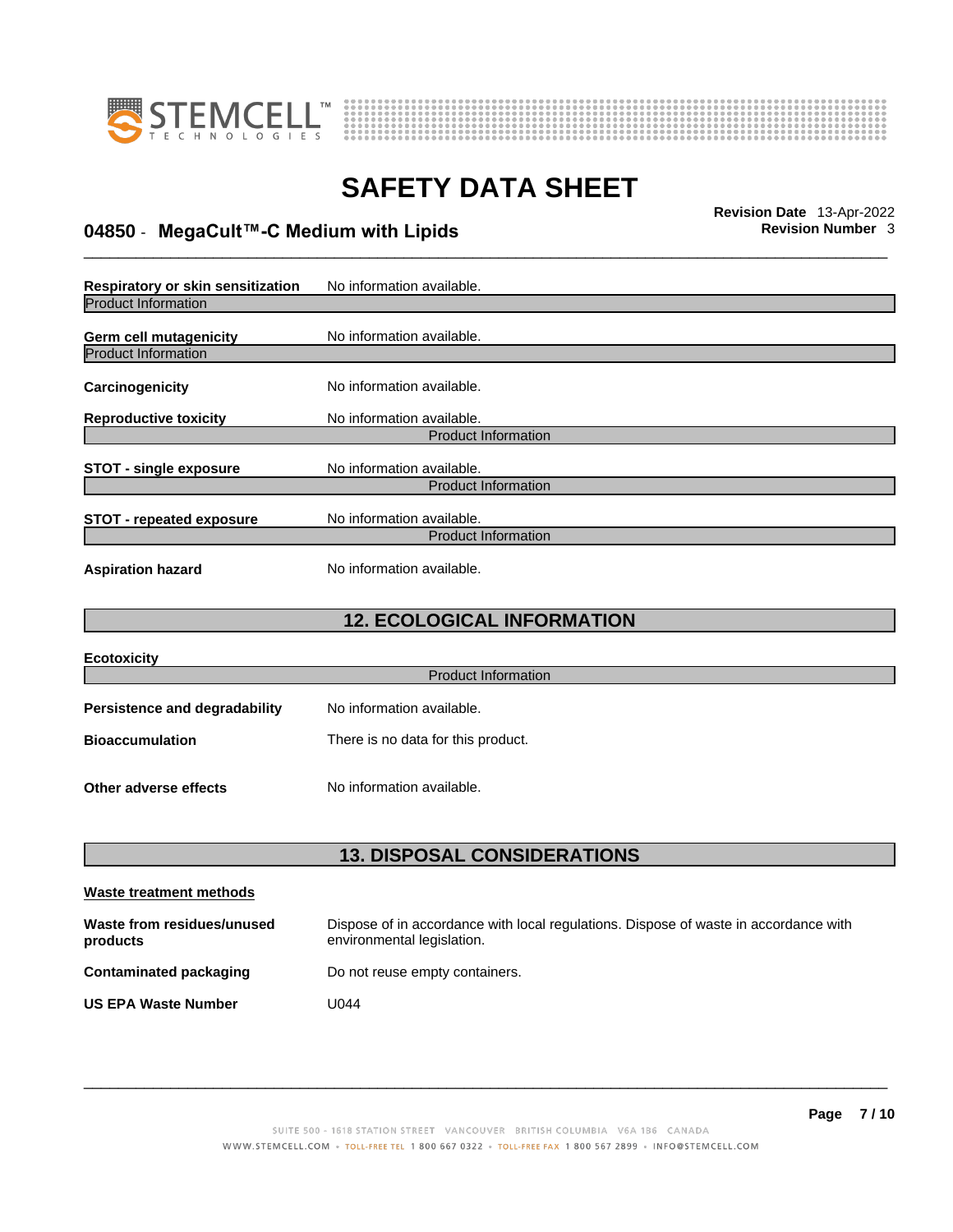



## \_\_\_\_\_\_\_\_\_\_\_\_\_\_\_\_\_\_\_\_\_\_\_\_\_\_\_\_\_\_\_\_\_\_\_\_\_\_\_\_\_\_\_\_\_\_\_\_\_\_\_\_\_\_\_\_\_\_\_\_\_\_\_\_\_\_\_\_\_\_\_\_\_\_\_\_\_\_\_\_\_\_\_\_\_\_\_\_\_\_\_\_\_ **Revision Date** 13-Apr-2022 **04850** - **MegaCult™-C Medium with Lipids Revision Number** 3

### **14. TRANSPORT INFORMATION**

| <u>DOT</u>  | Not regulated |
|-------------|---------------|
| <b>TDG</b>  | Not regulated |
| <b>MEX</b>  | Not regulated |
| ICAO (air)  | Not regulated |
| <b>IATA</b> | Not regulated |
| <b>IMDG</b> | Not regulated |
| <b>RID</b>  | Not regulated |
| <b>ADR</b>  | Not regulated |
| <b>ADN</b>  | Not regulated |

## **15. REGULATORY INFORMATION**

| International Inventories |                 |
|---------------------------|-----------------|
| <b>TSCA</b>               | Does not comply |
| <b>DSL/NDSL</b>           | Does not comply |
| <b>EINECS/ELINCS</b>      | Does not comply |
| <b>ENCS</b>               | Does not comply |
| <b>IECSC</b>              | Does not comply |
| <b>KECL</b>               | Does not comply |
| <b>PICCS</b>              | Does not comply |
| <b>AICS</b>               | Does not comply |

 **Legend:** 

 **TSCA** - United States Toxic Substances Control Act Section 8(b) Inventory

 **DSL/NDSL** - Canadian Domestic Substances List/Non-Domestic Substances List

 **EINECS/ELINCS** - European Inventory of Existing Chemical Substances/European List of Notified Chemical Substances

 **ENCS** - Japan Existing and New Chemical Substances

 **IECSC** - China Inventory of Existing Chemical Substances

 **KECL** - Korean Existing and Evaluated Chemical Substances

 **PICCS** - Philippines Inventory of Chemicals and Chemical Substances

 **AICS** - Australian Inventory of Chemical Substances

#### **US Federal Regulations**

### **SARA 313**

 $\_$  ,  $\_$  ,  $\_$  ,  $\_$  ,  $\_$  ,  $\_$  ,  $\_$  ,  $\_$  ,  $\_$  ,  $\_$  ,  $\_$  ,  $\_$  ,  $\_$  ,  $\_$  ,  $\_$  ,  $\_$  ,  $\_$  ,  $\_$  ,  $\_$  ,  $\_$  ,  $\_$  ,  $\_$  ,  $\_$  ,  $\_$  ,  $\_$  ,  $\_$  ,  $\_$  ,  $\_$  ,  $\_$  ,  $\_$  ,  $\_$  ,  $\_$  ,  $\_$  ,  $\_$  ,  $\_$  ,  $\_$  ,  $\_$  , Section 313 of Title III of the Superfund Amendments and Reauthorization Act of 1986 (SARA). This product does not contain any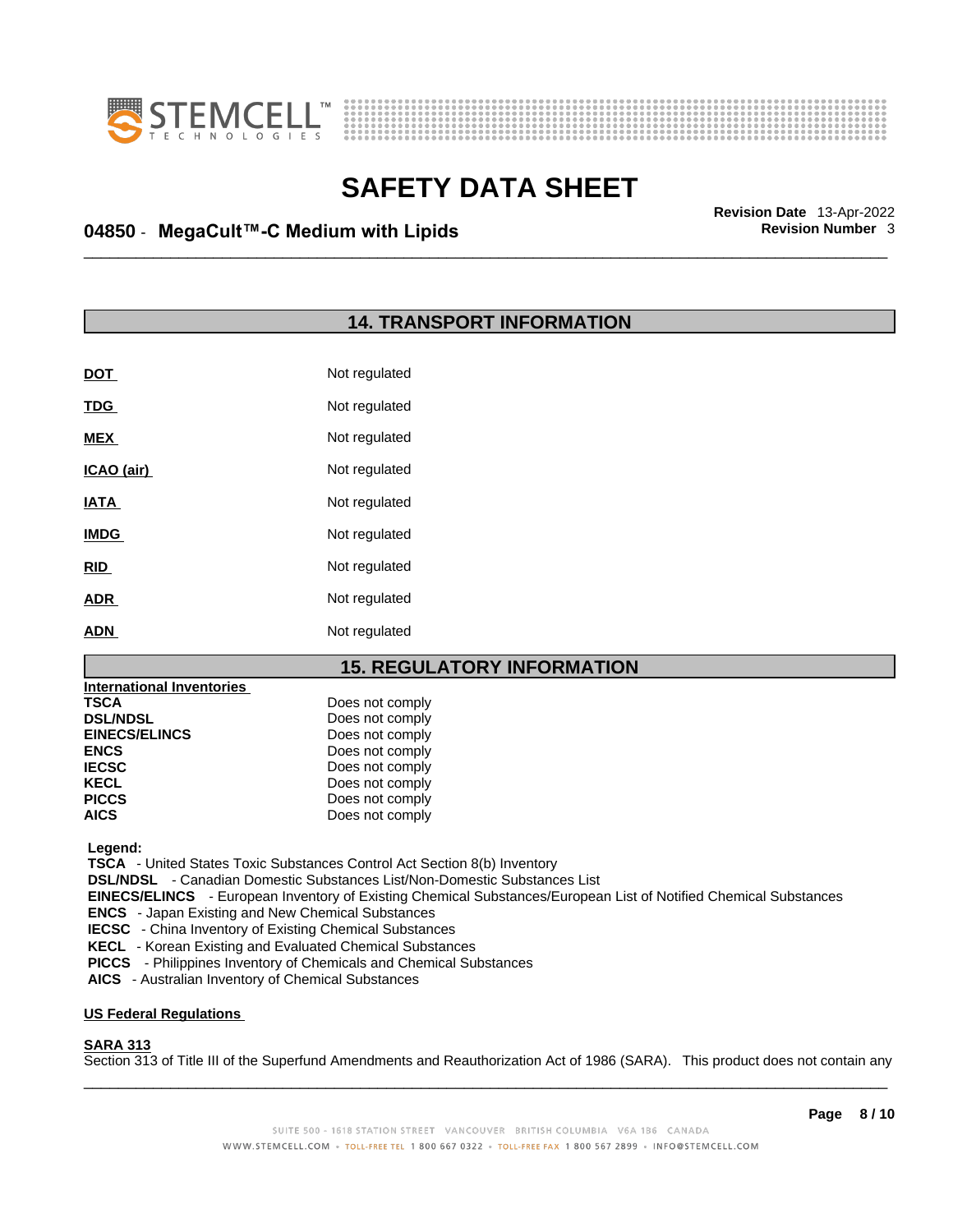



## \_\_\_\_\_\_\_\_\_\_\_\_\_\_\_\_\_\_\_\_\_\_\_\_\_\_\_\_\_\_\_\_\_\_\_\_\_\_\_\_\_\_\_\_\_\_\_\_\_\_\_\_\_\_\_\_\_\_\_\_\_\_\_\_\_\_\_\_\_\_\_\_\_\_\_\_\_\_\_\_\_\_\_\_\_\_\_\_\_\_\_\_\_ **Revision Date** 13-Apr-2022 **04850** - **MegaCult™-C Medium with Lipids Revision Number** 3

chemicals which are subject to the reporting requirements of the Act and Title 40 of the Code of Federal Regulations, Part 372.

### **SARA 311/312 Hazard Categories**

| <b>Acute health hazard</b>        | No |
|-----------------------------------|----|
| <b>Chronic Health Hazard</b>      | No |
| <b>Fire hazard</b>                | Nο |
| Sudden release of pressure hazard | No |
| <b>Reactive Hazard</b>            | No |

#### **CWA (Clean WaterAct)**

This product does not contain any substances regulated as pollutants pursuant to the Clean Water Act (40 CFR 122.21 and 40 CFR 122.42).

### **CERCLA**

This material, as supplied, does not contain any substances regulated as hazardous substances under the Comprehensive Environmental Response Compensation and Liability Act (CERCLA) (40 CFR 302) or the Superfund Amendments and Reauthorization Act (SARA) (40 CFR 355). There may be specific reporting requirements at the local, regional, or state level pertaining to releases of this material.

#### **US State Regulations**

#### **California Proposition 65**

This product does not contain any Proposition 65 chemicals.

#### **U.S. State Right-to-Know Regulations**

#### **US State Regulations**

| <b>Chemical name</b> | <b>New Jersey</b> | Massachusetts | Pennsylvania |
|----------------------|-------------------|---------------|--------------|
| Water                |                   |               |              |
| 7732-18-5            |                   |               |              |

### **U.S. EPA Label Information**

**EPA Pesticide Registration Number** Not applicable

## **16. OTHER INFORMATION, INCLUDING DATE OF PREPARATION OF THE LAST REVISION**

**Prepared By, State Control. STEMCELL Technologies Canada Inc.** 2014

**Revision Date** 13-Apr-2022

SUITE 500 - 1618 STATION STREET VANCOUVER BRITISH COLUMBIA V6A 1B6 CANADA WWW.STEMCELL.COM • TOLL-FREE TEL 1 800 667 0322 • TOLL-FREE FAX 1 800 567 2899 • INFO@STEMCELL.COM